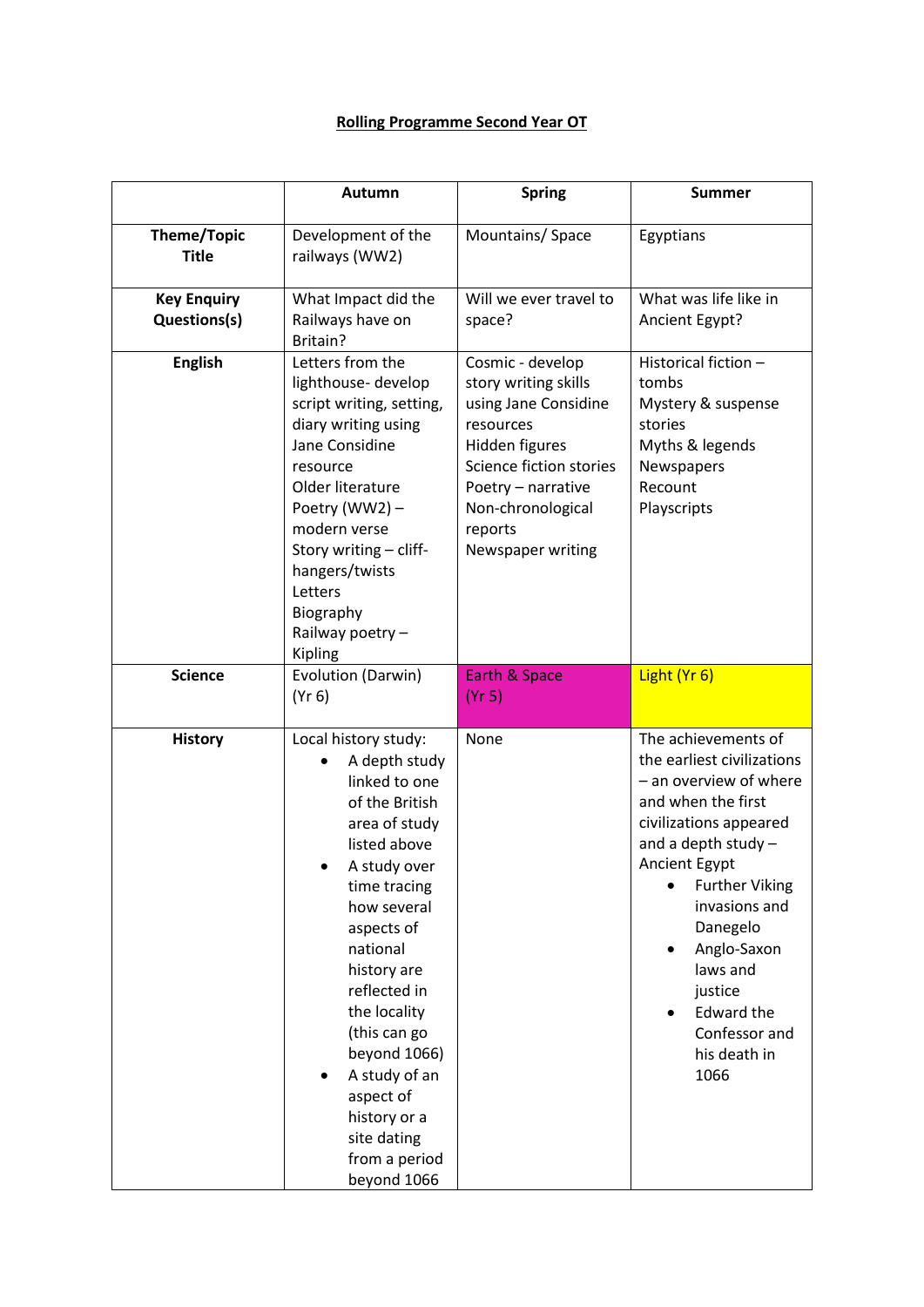|                  | that is<br>significant in                                                                                                                   |                                                                                                                 |                                                                                                                                                                                                                                                                          |
|------------------|---------------------------------------------------------------------------------------------------------------------------------------------|-----------------------------------------------------------------------------------------------------------------|--------------------------------------------------------------------------------------------------------------------------------------------------------------------------------------------------------------------------------------------------------------------------|
|                  | the locality                                                                                                                                |                                                                                                                 |                                                                                                                                                                                                                                                                          |
|                  | <b>Black History month</b>                                                                                                                  |                                                                                                                 |                                                                                                                                                                                                                                                                          |
| Geography        | UK maps / local study                                                                                                                       | Mountains<br>Comparative study                                                                                  | Rivers / Nile<br>Human and physical<br>geography<br>Describe and<br>understand key<br>aspects of<br>physical<br>geography, inc.<br>climate zones,<br>biomes and<br>vegetation<br>belts, rivers,<br>mountains,<br>volcanoes and<br>earthquakes,<br>and the water<br>cycle |
| <b>DT</b>        | (Cooking)                                                                                                                                   | (Mechanical)                                                                                                    | Make papyrus(?) paper                                                                                                                                                                                                                                                    |
|                  | <b>Big cook</b><br>-plan, taste,<br>questioning<br>-design, make,<br>evaluate                                                               | (computing)<br>Space rovers-made<br>out of wood<br>(construction)                                               | (textiles<br>Printing - Art<br>Sew mobile<br>phone/tablet cover                                                                                                                                                                                                          |
| Cooking          | <b>Cake with fruit</b>                                                                                                                      | <b>Cooking with chicken</b>                                                                                     | Cook and dress a salad<br>Fruit pudding - Apple<br>Crumble<br>2 course meal -<br><b>Masterchef</b>                                                                                                                                                                       |
| <b>Computing</b> | Online safety<br>Scratch                                                                                                                    | Digital Art?<br>Online safety<br>Website building                                                               | Online safety                                                                                                                                                                                                                                                            |
| <b>RE</b>        | -What is best way for<br>a Sikh to show<br>commitment to God<br>-How far would a Sikh<br>go for religion<br>-Is the Christmas story<br>true | Hinduism<br>-How can Brahman be<br>everywhere?<br>-Hindu beliefs<br>-Is Christianity still a<br>strong religion | -Best way for Christians<br>to show commitment<br>to God<br>-Does belief in                                                                                                                                                                                              |
| <b>PE</b>        | Swimming, Hockey,<br><b>Ball Skills, Fitness</b><br>Gym, Dance<br>(Narrative)                                                               | Football, Fitness<br>Gym, Dance (Folk &<br>World)                                                               | Athletics<br>Orienteering,<br>Swimming                                                                                                                                                                                                                                   |